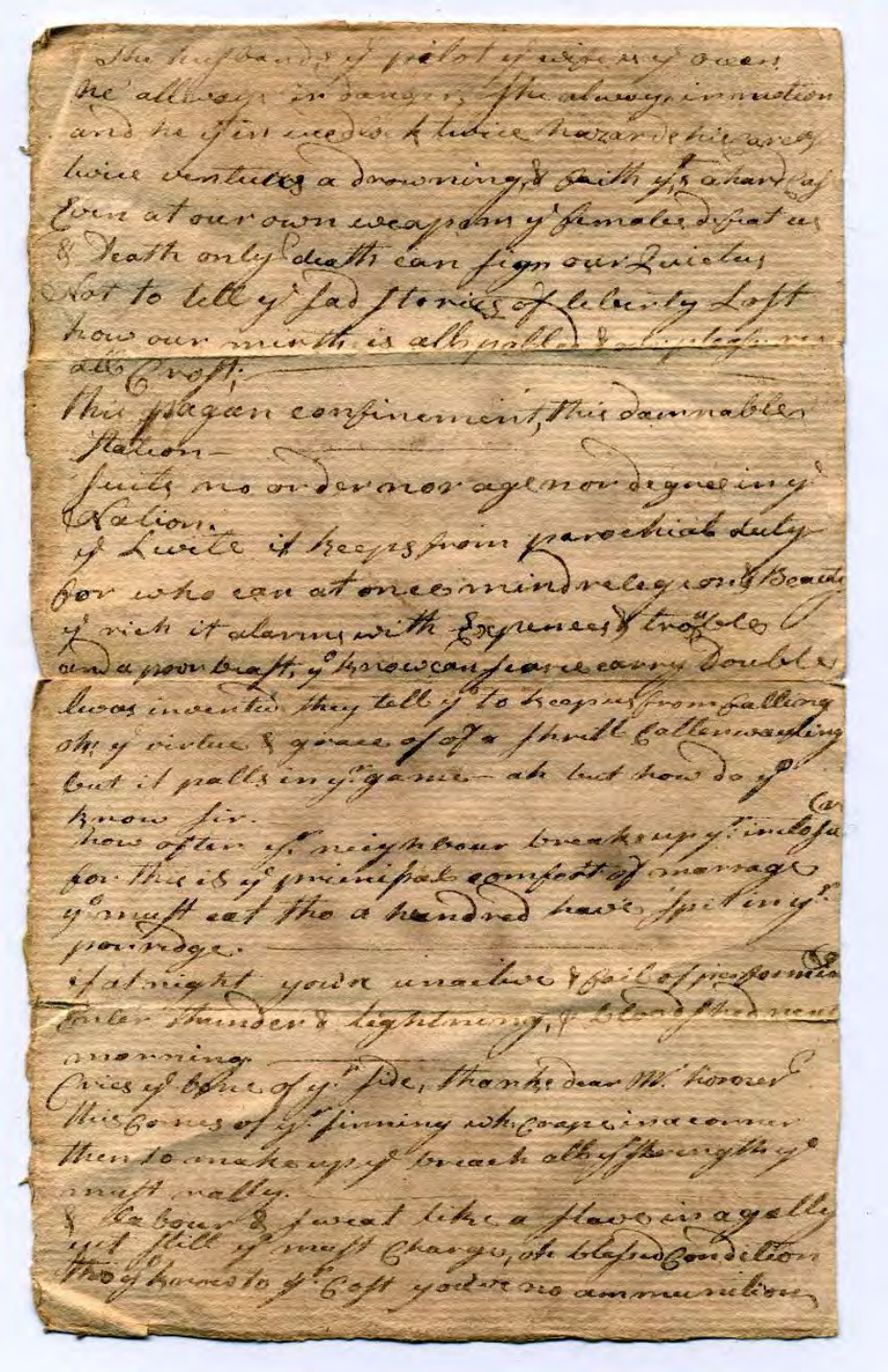lill at laf my hannon er the tool of a man fine females flows leagues in a letter y words for y"all not a sorthingy behin of floor food is gone & y fine y may them lets fintoy glame flow of water y tumble but to good y damn heat of y " wefit to the fion y anayuk half y'engines, it pumpiing nation but may in out as well of lift Constagration thus fire It have funt young thoughts of of matter. Judge y'as y' please but I from son to flatterse Wines  $\overline{\phantom{a}}$